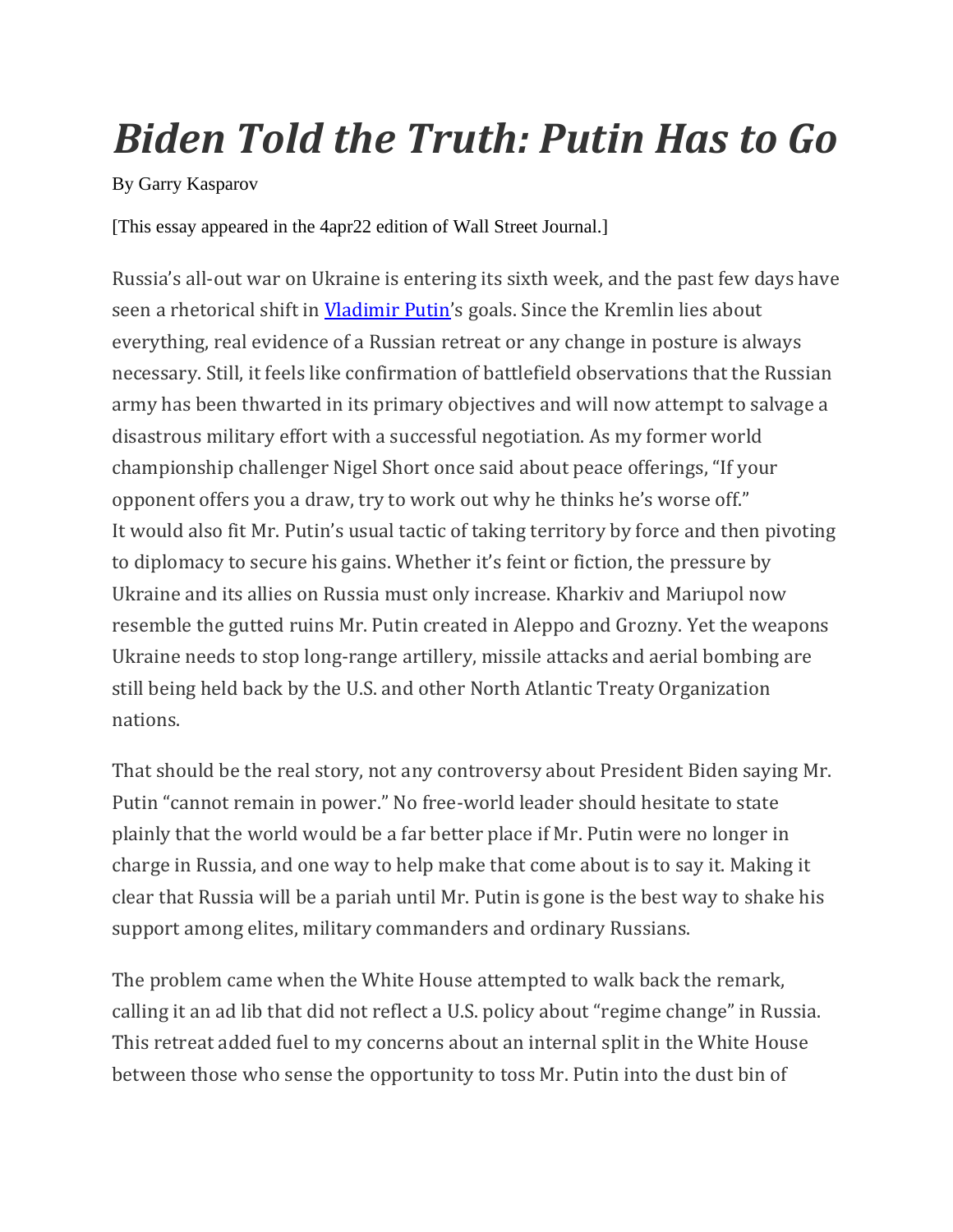history and those who are afraid of any change in the status quo and who would rather deal with the devil they know.

The latter would be an echo of 1991, when President George H.W. Bush gave his infamous "Chicken Kyiv" speech, reportedly penned by Condoleezza Rice, cautioning Ukraine against rushing to independence from the Soviet Union. Three weeks later Ukraine ignored that advice and declared independence. The Soviet Union collapsed within months.

The updated 2022 recipe calls for keeping Mr. Putin at the negotiating table for the Iran nuclear deal and not giving Ukraine the jets and other offensive weapons it needs to win the war. Everything I hear from other NATO members is that the U.S. has become the obstacle, and an explanation is required. Allowing Mr. Putin to keep an inch of Ukrainian soil after bombing civilians should be unimaginable. Conceding large areas of eastern Ukraine to the invader in exchange for a cease-fire would only give Mr. Putin time to consolidate and rearm for next time—and there will always be a next time. No peace deal should weaken the strong sanctions that have finally arrived, eight years late.

The only drawback to the end of the Cold War was the loss of the moral clarity provided by a clear and present evil. Aside from a handful of fellow travelers and useful idiots, even Ronald Reagan's critics couldn't doubt the accuracy of his calling the Soviet Union "an evil empire" in a 1983 speech, as startling as it was to hear a politician speak so plainly in moral terms. It was also a tonic for those of us inside the Soviet Union to hear what we knew to be true said aloud by the leader of the free world.

Mr. Biden's age may be a negative for some, but he remembers the Cold War. Gaffe or not, his remark reflected accurate instincts: Mr. Putin must go. But the war in Ukraine is also a distraction from his flailing domestic agenda. It's hard to talk about economic and social issues in the U.S. when a real war is leading the news every night.